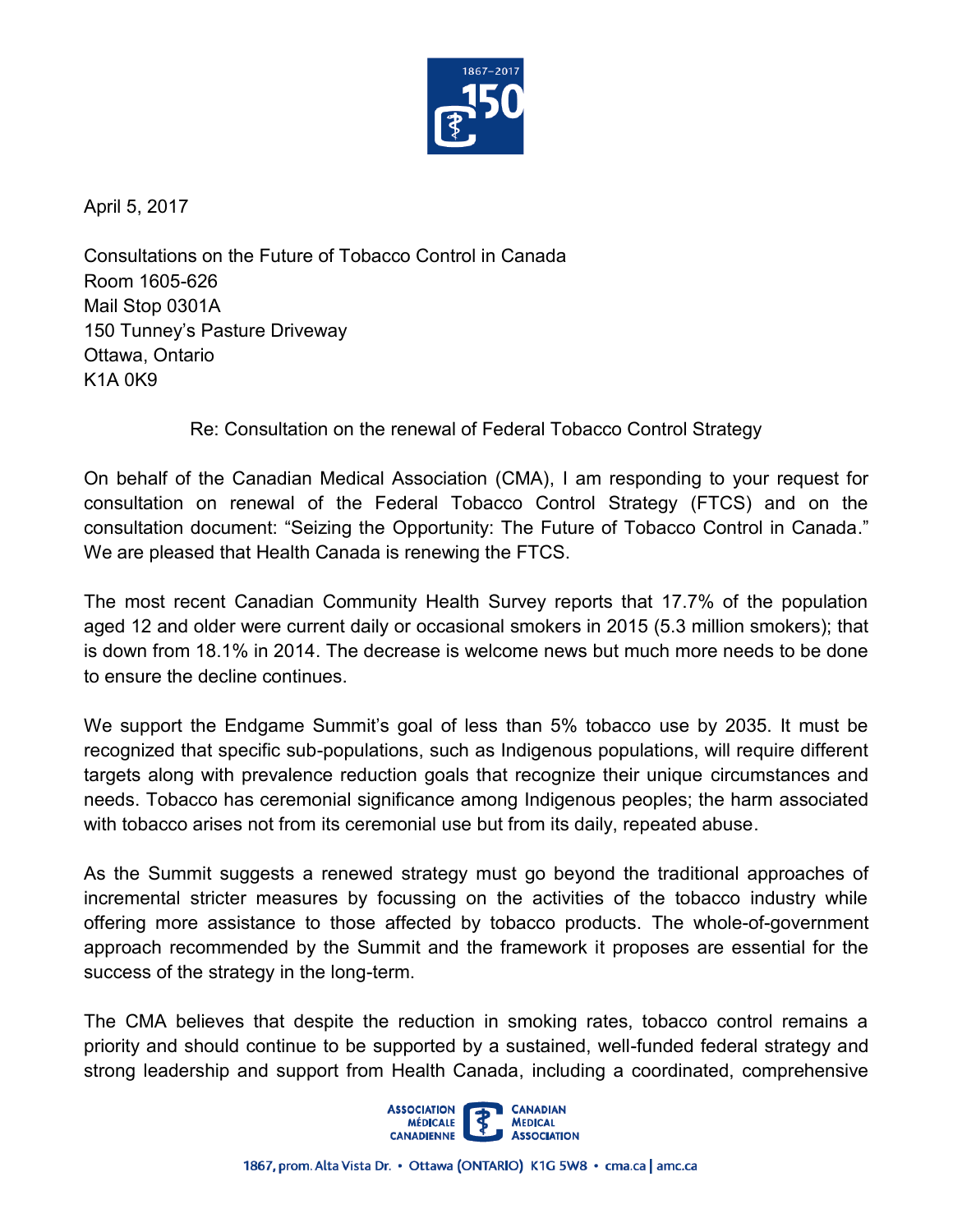national cessation strategy. We recommend that the next version of the FTCS make the following initiatives a priority:

- **Pricing** There is abundant evidence that high prices are crucial to discouraging tobacco use, especially among young people who are particularly sensitive to price increases. The Summit's recommendation of a joint pricing strategy developed by Health Canada and Finance Canada that combines substantial excise tax increases and other measures will be key in that regard. As in reducing prevalence, pricing strategies that recognize the unique circumstances and needs of specific sub-populations will need to be developed.
- **Plain and Standardized Tobacco Packaging** The CMA recommends only the "slideand-shell" style of package be authorized and that the "flip-top" package be removed. This would reduce the permitted style to one standard package and allow for the largest possible surface area to be used to convey health warnings and other health-related information. The CMA also supports a single allowable length of cigarette and that a minimum diameter or width be established. The purpose is to eliminate the sale of "slims" and "super slims" cigarettes to eliminate the possibility of these products as being considered "healthier."
- **Retailing** The CMA recommends tightening the licensing system to limit the number of outlets where tobacco products can be purchased. The more restricted is tobacco availability, the easier it is to regulate.
- **Age of sale** The CMA supports continued health promotion and social marketing programs aimed at addressing the reasons why young people use tobacco, preventing them from starting to use tobacco and encouraging them to quit, and raising their awareness of tobacco industry marketing tactics so that they can recognize and counteract them. The CMA supports raising the minimum age of sale to 21 years.
- render smoking attractive and glamorous to young people. The CMA supports educational and public relations initiatives aimed at countering these messages. For example, movie classification systems should restrict access by children and youth to films that portray tobacco use and tobacco product placement. The CMA also supports a total ban on promotion, including tobacco-branded tobacco accessories and non- **Promotion** Tobacco manufacturers make frequent use of subtle marketing messages to tobacco products.